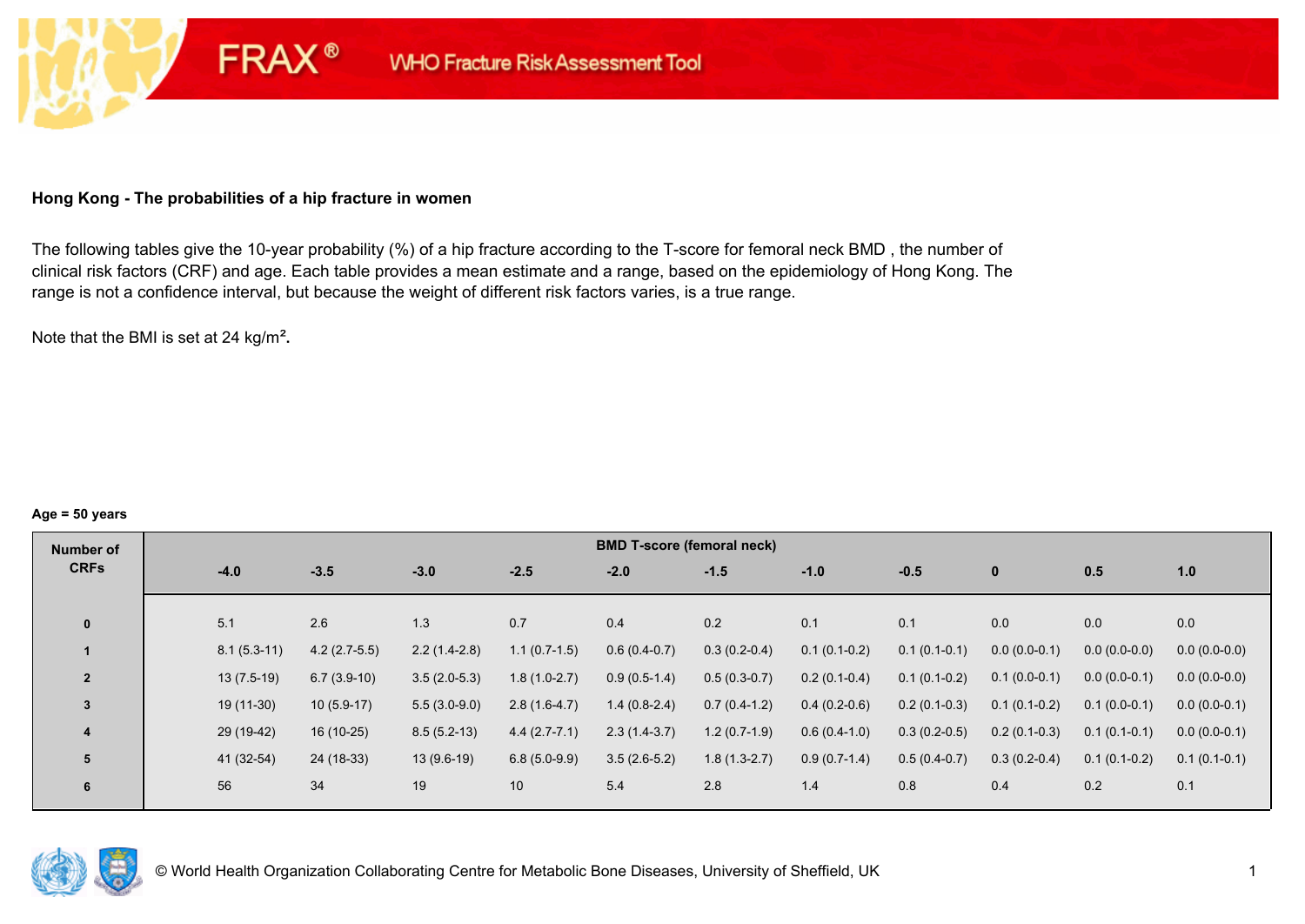# **Age = 55 years**

**FRAX®** 

| Number of      |              |                |                |                |                | <b>BMD T-score (femoral neck)</b> |                |                |                |                |                |
|----------------|--------------|----------------|----------------|----------------|----------------|-----------------------------------|----------------|----------------|----------------|----------------|----------------|
| <b>CRFs</b>    | $-4.0$       | $-3.5$         | $-3.0$         | $-2.5$         | $-2.0$         | $-1.5$                            | $-1.0$         | $-0.5$         | $\mathbf 0$    | 0.5            | 1.0            |
|                |              |                | 2.2            | 1.2            |                |                                   |                |                |                |                |                |
| $\mathbf 0$    | 7.4          | 4.1            |                |                | 0.6            | 0.3                               | 0.2            | 0.1            | 0.1            | 0.0            | 0.0            |
|                | $12(7.8-14)$ | $6.4(4.3-7.8)$ | $3.5(2.3-4.3)$ | $1.9(1.2-2.3)$ | $1.0(0.7-1.2)$ | $0.5(0.4-0.7)$                    | $0.3(0.2-0.4)$ | $0.2(0.1-0.2)$ | $0.1(0.1-0.1)$ | $0.0(0.0-0.1)$ | $0.0(0.0-0.0)$ |
| $\overline{2}$ | 18 (11-25)   | $9.9(6.0-14)$  | $5.4(3.3-7.9)$ | $3.0(1.8-4.3)$ | $1.6(0.9-2.3)$ | $0.9(0.5-1.3)$                    | $0.5(0.3-0.7)$ | $0.3(0.2-0.4)$ | $0.1(0.1-0.2)$ | $0.1(0.1-0.1)$ | $0.0(0.0-0.1)$ |
| $\mathbf{3}$   | 26 (16-39)   | $15(9.0-23)$   | $8.4(4.9-13)$  | $4.6(2.7-7.3)$ | $2.5(1.4-4.0)$ | $1.3(0.8-2.2)$                    | $0.7(0.4-1.2)$ | $0.4(0.2-0.7)$ | $0.2(0.1-0.4)$ | $0.1(0.1-0.2)$ | $0.1(0.0-0.1)$ |
| 4              | $37(26-53)$  | $22(15-33)$    | $13(8.4-20)$   | $7.1(4.6-11)$  | $3.9(2.5-6.1)$ | $2.1(1.3-3.3)$                    | $1.1(0.7-1.8)$ | $0.6(0.4-1.0)$ | $0.3(0.2-0.6)$ | $0.2(0.1-0.3)$ | $0.1(0.1-0.2)$ |
| 5              | $51(43-65)$  | $32(26-44)$    | 19 (15-27)     | $11(8.5-15)$   | $5.9(4.6-8.5)$ | $3.2(2.5-4.7)$                    | $1.7(1.4-2.5)$ | $1.0(0.8-1.4)$ | $0.5(0.4-0.8)$ | $0.3(0.2-0.4)$ | $0.2(0.1-0.2)$ |
| 6              | 67           | 45             | 28             | 16             | 8.9            | 4.9                               | 2.7            | 1.5            | 0.8            | 0.5            | 0.3            |
|                |              |                |                |                |                |                                   |                |                |                |                |                |

#### **Age = 60 years**

| <b>CRFs</b><br>$-3.5$<br>$-2.5$<br>$-3.0$<br>$-2.0$<br>$-1.5$<br>$-4.0$<br>$-1.0$<br>$-0.5$<br>$\mathbf{0}$<br>0.5<br>1.0                                                                                        |  |
|------------------------------------------------------------------------------------------------------------------------------------------------------------------------------------------------------------------|--|
|                                                                                                                                                                                                                  |  |
|                                                                                                                                                                                                                  |  |
| 0.1<br>0.0<br>10<br>0.1<br>$\mathbf 0$<br>5.8<br>3.3<br>1.8<br>1.0<br>0.3<br>0.2<br>0.6                                                                                                                          |  |
| $15(11-18)$<br>$8.9(6.1-11)$<br>$5.1(3.4-6.0)$<br>$0.9(0.6-1.1)$<br>$0.5(0.3-0.6)$<br>$0.3(0.2-0.4)$<br>$2.9(1.9-3.4)$<br>$1.6(1.1-1.9)$<br>$0.2(0.1-0.2)$<br>$0.1(0.1-0.1)$<br>$0.1(0.0-0.1)$                   |  |
| $\overline{2}$<br>$23(15-30)$<br>$1.4(0.9-1.9)$<br>$14(8.5-18)$<br>$7.8(4.9-11)$<br>$4.4(2.7-6.1)$<br>$2.5(1.5-3.4)$<br>$0.8(0.5-1.1)$<br>$0.5(0.3-0.6)$<br>$0.3(0.2-0.4)$<br>$0.1(0.1-0.2)$<br>$0.1(0.1-0.1)$   |  |
| $33(22-46)$<br>$20(13-29)$<br>$12(7.3-18)$<br>$3.8(2.3-5.9)$<br>$6.8(4.1-10)$<br>$2.1(1.3-3.3)$<br>$1.2(0.7-1.9)$<br>$0.7(0.4-1.1)$<br>$0.4(0.2-0.6)$<br>$0.2(0.1-0.4)$<br>$0.1(0.1-0.2)$<br>3                   |  |
| 45 (34-61)<br>17 (12-26)<br>$3.3(2.2-5.0)$<br>$29(21-41)$<br>$10(7.0-15)$<br>$5.8(4.0-8.8)$<br>$1.9(1.3-2.9)$<br>$0.6(0.4-1.0)$<br>$0.4(0.2-0.6)$<br>$0.2(0.1-0.3)$<br>$1.1(0.7-1.7)$<br>$\overline{\mathbf{4}}$ |  |
| 60 (53-73)<br>$2.8(2.3-4.1)$<br>$40(35-53)$<br>$25(21-34)$<br>$15(12-21)$<br>$8.7(7.1-12)$<br>$5.0(4.0-7.1)$<br>$1.6(1.3-2.4)$<br>$1.0(0.8-1.4)$<br>$0.3(0.3-0.5)$<br>$0.6(0.4-0.8)$<br>5                        |  |
| 36<br>22<br>13<br>74<br>54<br>2.5<br>7.4<br>4.3<br>0.8<br>0.5<br>1.4<br>6                                                                                                                                        |  |

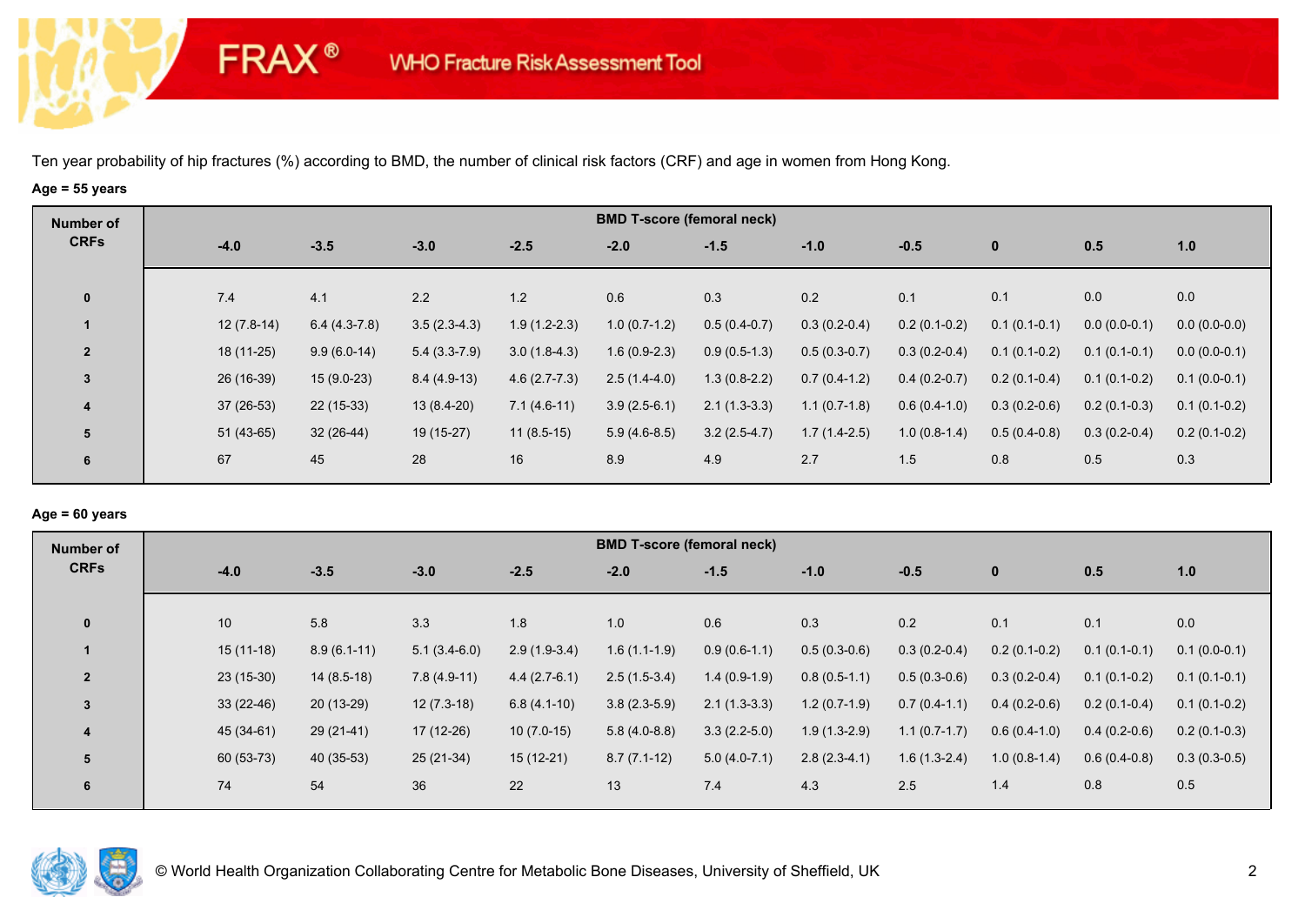# **Age = 65 years**

**FRAX®** 

| Number of      |             |              |                |                | <b>BMD T-score (femoral neck)</b> |                |                |                |                |                |                |
|----------------|-------------|--------------|----------------|----------------|-----------------------------------|----------------|----------------|----------------|----------------|----------------|----------------|
| <b>CRFs</b>    | $-4.0$      | $-3.5$       | $-3.0$         | $-2.5$         | $-2.0$                            | $-1.5$         | $-1.0$         | $-0.5$         | $\mathbf 0$    | 0.5            | 1.0            |
| $\mathbf 0$    | 13          | 8.0          | 4.7            | 2.8            | 1.6                               | 0.9            | 0.6            | 0.3            | 0.2            | 0.1            | 0.1            |
|                | $20(14-23)$ | $12(8.4-14)$ | $7.2(4.9-8.6)$ | $4.2(2.9-5.1)$ | $2.5(1.7-3.0)$                    | $1.4(1.0-1.7)$ | $0.9(0.6-1.0)$ | $0.5(0.4-0.6)$ | $0.3(0.2-0.4)$ | $0.2(0.1-0.2)$ | $0.1(0.1-0.1)$ |
| $\overline{2}$ | 28 (19-36)  | 18 (12-23)   | $11(7.0-14)$   | $6.4(4.1-8.5)$ | $3.7(2.4-5.0)$                    | $2.2(1.4-2.9)$ | $1.3(0.8-1.8)$ | $0.8(0.5-1.1)$ | $0.5(0.3-0.6)$ | $0.3(0.2-0.4)$ | $0.2(0.1-0.2)$ |
| $\overline{3}$ | 40 (28-52)  | 26 (17-35)   | 16 (10-23)     | $9.5(6.2-14)$  | $5.6(3.6-8.3)$                    | $3.3(2.1-4.9)$ | $2.0(1.3-3.0)$ | $1.2(0.8-1.8)$ | $0.7(0.5-1.1)$ | $0.4(0.3-0.7)$ | $0.3(0.2-0.4)$ |
| 4              | 53 (42-67)  | $36(27-48)$  | 23 (17-32)     | 14 (10-20)     | $8.4(6.0-12)$                     | $5.0(3.5-7.4)$ | $3.0(2.1-4.5)$ | $1.8(1.3-2.7)$ | $1.1(0.8-1.6)$ | $0.7(0.5-1.0)$ | $0.4(0.3-0.6)$ |
| 5              | 66 (60-78)  | 48 (42-60)   | $32(27-42)$    | $20(17-27)$    | $12(10-17)$                       | $7.4(6.0-10)$  | $4.5(3.6-6.3)$ | $2.7(2.2-3.8)$ | $1.6(1.3-2.3)$ | $1.0(0.8-1.4)$ | $0.6(0.5-0.8)$ |
| 6              | 79          | 62           | 44             | 29             | 18                                | 11             | 6.6            | 4.0            | 2.4            | 1.5            | 0.9            |

## **Age = 70 years**

| Number of      |            | <b>BMD T-score (femoral neck)</b> |              |                |                |                |                |                |                |                |                |  |  |
|----------------|------------|-----------------------------------|--------------|----------------|----------------|----------------|----------------|----------------|----------------|----------------|----------------|--|--|
| <b>CRFs</b>    | $-4.0$     | $-3.5$                            | $-3.0$       | $-2.5$         | $-2.0$         | $-1.5$         | $-1.0$         | $-0.5$         | $\mathbf 0$    | 0.5            | 1.0            |  |  |
|                |            |                                   |              |                |                |                |                |                |                |                |                |  |  |
| $\mathbf{0}$   | 18         | 11                                | 7.1          | 4.3            | 2.6            | 1.6            | 1.0            | 0.6            | 0.4            | 0.3            | 0.2            |  |  |
|                | 29 (25-35) | 19 (16-23)                        | $12(9.9-15)$ | $7.2(6.1-9.1)$ | $4.4(3.7-5.6)$ | $2.7(2.3-3.5)$ | $1.7(1.4-2.2)$ | $1.1(0.9-1.4)$ | $0.7(0.6-0.9)$ | $0.4(0.4-0.5)$ | $0.3(0.2-0.3)$ |  |  |
| $\overline{2}$ | 43 (35-53) | 29 (23-38)                        | 19 (15-25)   | $12(9.2-16)$   | $7.4(5.6-10)$  | $4.6(3.5-6.3)$ | $2.9(2.2-4.0)$ | $1.8(1.4-2.5)$ | $1.1(0.9-1.6)$ | $0.7(0.5-1.0)$ | $0.4(0.3-0.6)$ |  |  |
| $\overline{3}$ | 59 (48-70) | 43 (33-53)                        | 29 (22-38)   | 19 (14-25)     | $12(8.6-16)$   | $7.6(5.4-10)$  | $4.8(3.4-6.6)$ | $3.1(2.1-4.2)$ | $1.9(1.3-2.7)$ | $1.2(0.8-1.7)$ | $0.8(0.5-1.1)$ |  |  |
| 4              | 75 (66-81) | 60 (49-68)                        | 43 (34-51)   | $30(22-36)$    | 19 (14-24)     | $12(8.9-16)$   | $8.0(5.7-10)$  | $5.1(3.6-6.5)$ | $3.2(2.3-4.1)$ | $2.0(1.4-2.6)$ | $1.3(0.9-1.6)$ |  |  |
| 5              | 86 (81-88) | 76 (68-80)                        | 60 (52-65)   | 44 (36-49)     | $30(24-34)$    | $20(16-23)$    | $13(10-15)$    | $8.3(6.5-9.7)$ | $5.3(4.2-6.2)$ | $3.4(2.6-3.9)$ | $2.1(1.7-2.5)$ |  |  |
| 6              | 91         | 87                                | 76           | 61             | 44             | 30             | 21             | 13             | 8.7            | 5.6            | 3.5            |  |  |
|                |            |                                   |              |                |                |                |                |                |                |                |                |  |  |

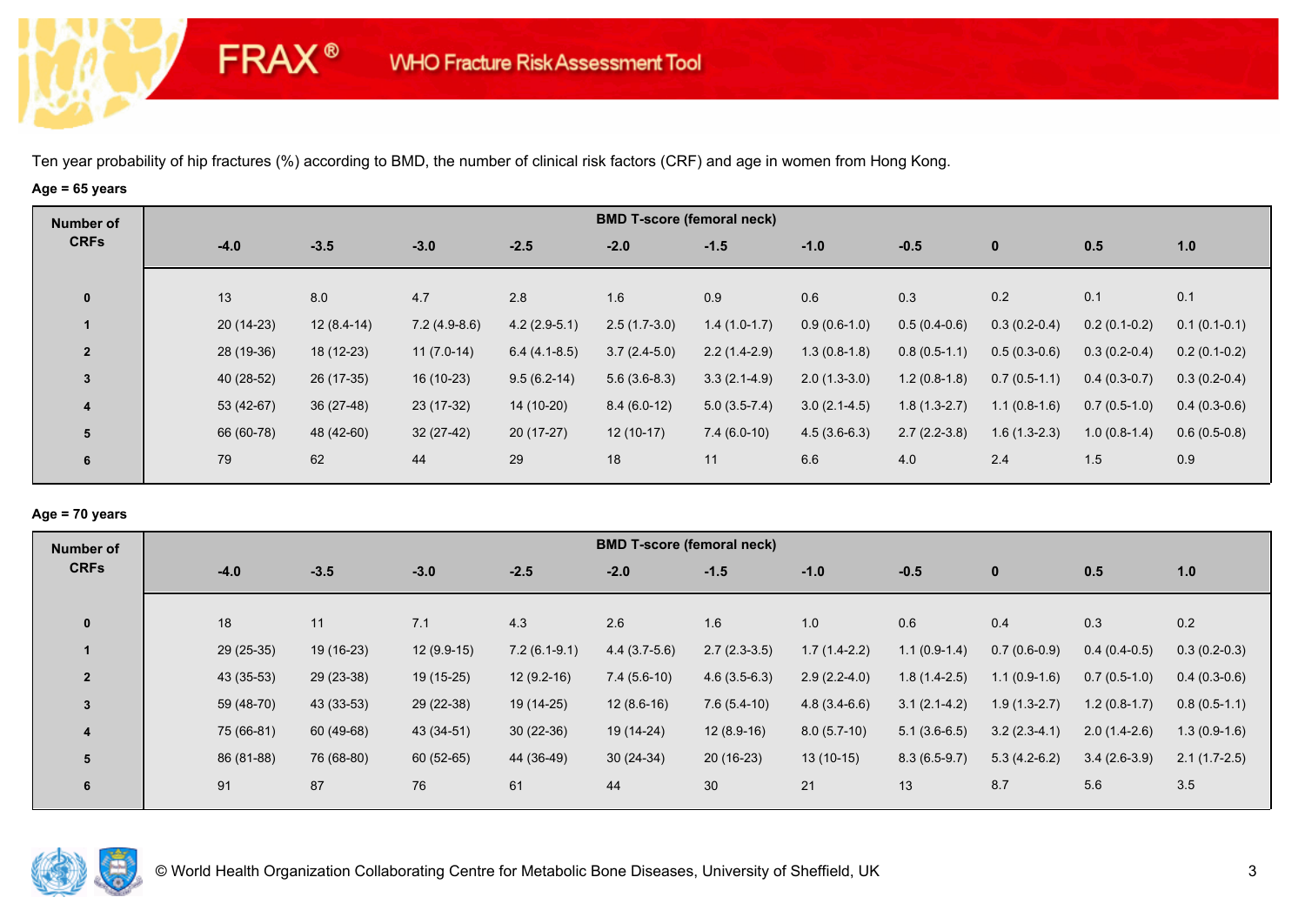# **Age = 75 years**

**FRAX®** 

| Number of      |        |             |            |             |              | <b>BMD T-score (femoral neck)</b> |               |                |                |                |                |                |
|----------------|--------|-------------|------------|-------------|--------------|-----------------------------------|---------------|----------------|----------------|----------------|----------------|----------------|
| <b>CRFs</b>    | $-4.0$ |             | $-3.5$     | $-3.0$      | $-2.5$       | $-2.0$                            | $-1.5$        | $-1.0$         | $-0.5$         | $\mathbf{0}$   | 0.5            | 1.0            |
| $\mathbf{0}$   | 22     |             | 14         | 9.4         | 6.1          | 3.9                               | 2.5           | 1.7            | 1.1            | 0.7            | 0.5            | 0.3            |
|                |        | $37(29-63)$ | 26 (20-48) | 18 (13-35)  | $12(8.5-24)$ | $7.6(5.5-16)$                     | $5.1(3.6-11)$ | $3.4(2.4-7.1)$ | $2.2(1.6-4.7)$ | $1.5(1.0-3.1)$ | $1.0(0.7-2.1)$ | $0.6(0.4-1.3)$ |
| $\overline{2}$ |        | 55 (39-79)  | 42 (27-67) | $30(18-52)$ | 21 (12-38)   | 14 (7.7-26)                       | $9.5(5.1-18)$ | $6.4(3.4-13)$  | $4.2(2.2-8.4)$ | $2.8(1.5-5.6)$ | $1.8(1.0-3.7)$ | $1.2(0.6-2.5)$ |
| $\overline{3}$ |        | 71 (52-87)  | 59 (38-78) | 46 (26-67)  | $34(18-53)$  | 24 (11-39)                        | $17(7.7-28)$  | $11(5.1-20)$   | $7.7(3.4-13)$  | $5.1(2.2-9.1)$ | $3.4(1.5-6.1)$ | $2.2(1.0-4.1)$ |
| 4              |        | 83 (67-90)  | 75 (53-86) | 64 (39-78)  | $51(27-66)$  | 38 (18-52)                        | 28 (12-39)    | 19 (8.4-28)    | $13(5.6-20)$   | $9.1(3.7-14)$  | $6.1(2.4-9.1)$ | $4.0(1.6-6.1)$ |
| 5              |        | $90(80-92)$ | 86 (70-90) | 79 (56-85)  | 69 (42-76)   | 55 (30-63)                        | 43 (21-50)    | $31(14-37)$    | $22(9.8-27)$   | $15(6.6-19)$   | $11(4.4-13)$   | $7.1(2.9-8.6)$ |
| 6              | 92     |             | 91         | 89          | 83           | 73                                | 61            | 48             | 35             | 25             | 18             | 12             |
|                |        |             |            |             |              |                                   |               |                |                |                |                |                |

## **Age = 80 years**

| Number of      | <b>BMD T-score (femoral neck)</b> |             |             |             |               |               |               |                |                |                |                |  |
|----------------|-----------------------------------|-------------|-------------|-------------|---------------|---------------|---------------|----------------|----------------|----------------|----------------|--|
| <b>CRFs</b>    | $-4.0$                            | $-3.5$      | $-3.0$      | $-2.5$      | $-2.0$        | $-1.5$        | $-1.0$        | $-0.5$         | $\mathbf{0}$   | 0.5            | 1.0            |  |
|                |                                   |             |             |             |               |               |               |                |                |                |                |  |
| $\mathbf{0}$   | 23                                | 16          | 11          | 7.7         | 5.2           | 3.6           | 2.5           | 1.7            | 1.2            | 0.8            | 0.6            |  |
|                | 37 (29-64)                        | $28(21-51)$ | $20(15-39)$ | 14 (9.9-29) | $9.9(6.8-21)$ | $7.0(4.8-15)$ | $4.9(3.3-11)$ | $3.4(2.3-7.4)$ | $2.4(1.6-5.2)$ | $1.7(1.1-3.6)$ | $1.1(0.8-2.5)$ |  |
| $\overline{2}$ | 53 (38-75)                        | 43 (28-66)  | $33(20-55)$ | 24 (14-43)  | $17(9.5-32)$  | $13(6.7-24)$  | $9.0(4.7-18)$ | $6.3(3.3-13)$  | $4.4(2.3-8.9)$ | $3.1(1.6-6.3)$ | $2.2(1.1-4.4)$ |  |
| 3              | 67 (50-83)                        | 58 (39-76)  | 47 (28-67)  | $37(20-55)$ | 28 (14-44)    | $21(10-34)$   | $15(7.0-26)$  | $11(4.9-19)$   | $7.9(3.4-14)$  | $5.5(2.4-9.7)$ | $3.9(1.6-6.9)$ |  |
| 4              | 78 (63-86)                        | 71 (51-82)  | 63 (40-75)  | 52 (29-66)  | 42 (21-56)    | $33(15-46)$   | $25(11-36)$   | $18(7.8-27)$   | $13(5.5-20)$   | $9.5(3.8-14)$  | $6.7(2.6-10)$  |  |
| 5              | 85 (73-88)                        | 81 (64-86)  | 75 (54-81)  | 67 (42-74)  | 58 (32-66)    | 48 (24-56)    | 38 (18-45)    | 29 (13-35)     | $22(9.2-27)$   | $16(6.5-20)$   | $11(4.6-14)$   |  |
| 6              | 88                                | 87          | 84          | 79          | 72            | 64            | 53            | 43             | 33             | 25             | 18             |  |